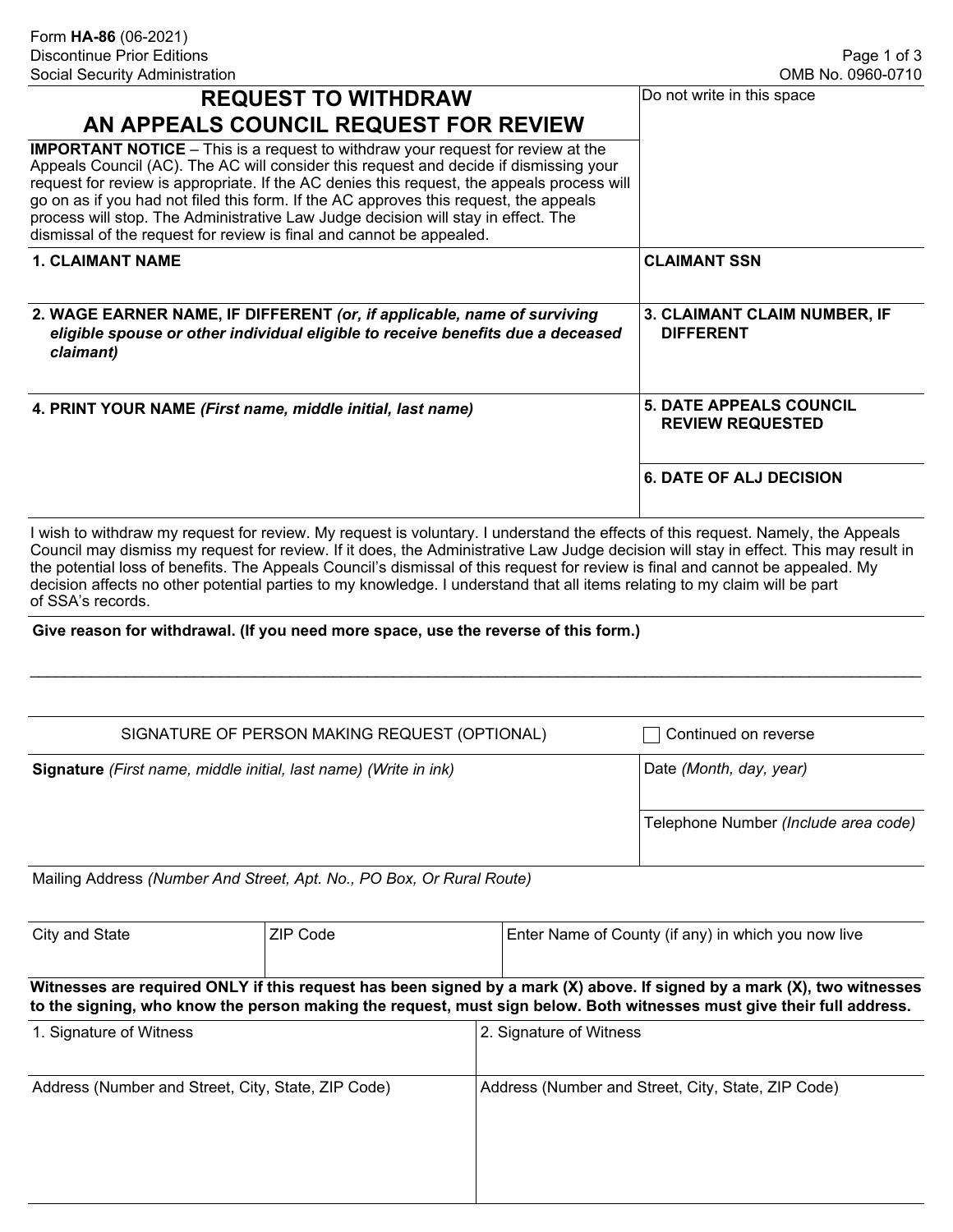| Form HA-86 (06-2021) |  |
|----------------------|--|
|----------------------|--|

## Page 2 of 3

## FOR USE OF SOCIAL SECURITY ADMINISTRATION

SSN:

**Additional Remarks:**